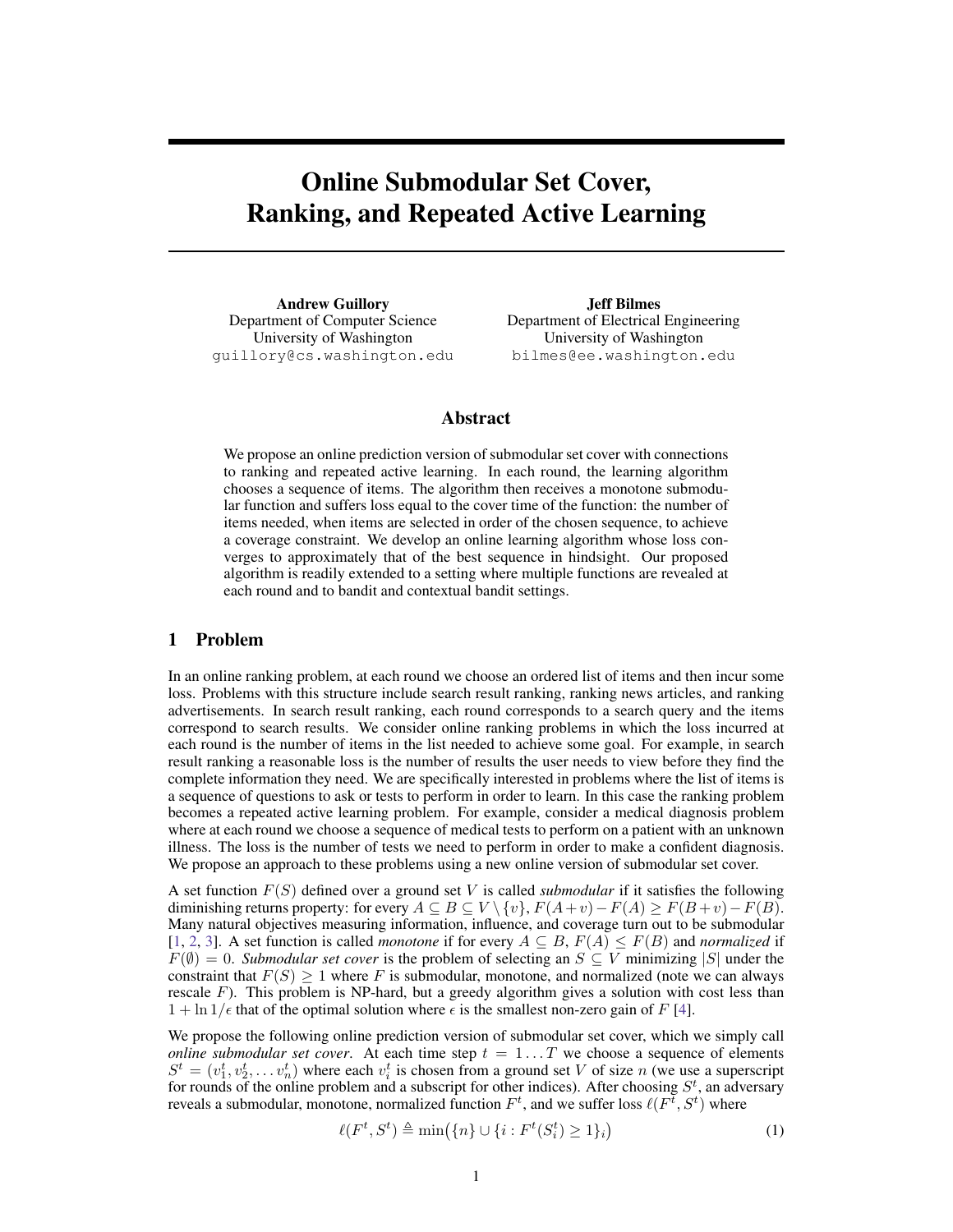and  $S_i^t \triangleq \bigcup_{j \leq i} \{v_j^t\}$  is defined to be the set containing the first i elements of  $S^t$  (let  $S_0^t \triangleq \emptyset$ ). Note  $\ell$  can be equivalently written  $\ell(F^t, S^t) \triangleq \sum_{i=0}^n I(F^t(S_i^t) < 1)$  where I is the indicator function. Intuitively,  $\ell(F^t, S^t)$  corresponds to a bounded version of cover time: it is the number of items up to n needed to achieve  $F^t(S) \geq 1$  when we select items in the order specified by  $S^t$ . Thus, if coverage is not achieved, we suffer a loss of n. We assume that  $F^t(V) \geq 1$  (therefore coverage is achieved if  $S<sup>t</sup>$  does not contain duplicates) and that the sequence of functions  $(F<sup>t</sup>)<sub>t</sub>$  is chosen in advance (by an oblivious adversary). The goal of our learning algorithm is to minimize the total loss  $\sum_t \ell(F^t, S^t)$ .

To make the problem clear, we present it first in its simplest, full information version. However, we will later consider more complex variations including (1) a version where we only produce a list of length  $k \le n$  instead of n, (2) a multiple objective version where a set of objectives  $F_1^t, F_2^t, \ldots F_m^t$ is revealed each round, (3) a bandit (partial information) version where we do not get full access to  $F^t$  and instead only observe  $F^t(S_1^t), F^t(S_2^t), \ldots F^t(S_n^t)$ , and (4) a contextual bandit version where there is some context associated with each round.

We argue that online submodular set cover, as we have defined it, is an interesting and useful model for ranking and repeated active learning problems. In a search result ranking problem, after presenting search results to a user we can obtain implicit feedback from this user (e.g., clicks, time spent viewing each result) to determine which results were actually relevant. We can then construct an objective  $F^t(S)$  such that  $F^t(S) \geq 1$  iff S covers or summarizes the relevant results. Alternatively, we can avoid explicitly constructing an objective by considering the bandit version of the problem where we only observe the values  $F^t(S_i^t)$ . For example, if the user clicked on k total results then we can let  $F(S_i^t) \triangleq c_i/k$  where  $c_i \leq k$  is the number of results in the subset  $S_i$  which were clicked. Note that the user may click an arbitrary set of results in an arbitrary order, and the user's decision whether or not to click a result may depend on previously viewed and clicked results. All that we assume is that there is some unknown submodular function explaining the click counts. If the user clicks on a small number of very early results, then coverage is achieved quickly and the ordering is desirable. This coverage objective makes sense if we assume that the set of results the user clicked are of roughly equal importance and together summarize the results of interest to the user.

In the medical diagnosis application, we can define  $F<sup>t</sup>(S)$  to be proportional to the number of candidate diseases which are eliminated after performing the set of tests  $S$  on patient  $t$ . If we assume that a particular test result always eliminates a fixed set of candidate diseases, then this function is submodular. Specifically, this objective is the reduction in the size of the version space [\[5,](#page-8-4) [6\]](#page-8-5). Other active learning problems can also be phrased in terms of satisfying a submodular coverage constraint including problems that allow for noise [\[7\]](#page-8-6). Note that, as in the search result ranking problem,  $F<sup>t</sup>$  is not initially known but can be inferred after we have chosen  $S^t$  and suffered loss  $\ell(F^t, S^t)$ .

## 2 Background and Related Work

Recently, Azar and Gamzu [\[8\]](#page-8-7) extended the  $O(\ln 1/\epsilon)$  greedy approximation algorithm for submodular set cover to the more general problem of minimizing the average cover time of a set of objectives. Here  $\epsilon$  is the smallest non-zero gain of all the objectives. Azar and Gamzu [\[8\]](#page-8-7) call this problem ranking with submodular valuations. More formally, we have a known set of functions  $F_1, F_2, \ldots, F_m$  each with an associated weight  $w_i$ . The goal is then to choose a permutation S of the ground set V to minimize  $\sum_{i=1}^m w_i \ell(F_i, S)$ . The offline approximation algorithm for ranking with submodular valuations will be a crucial tool in our analysis of online submodular set cover. In particular, this offline algorithm can viewed as constructing the best single permutation  $S$  for a sequence of objectives  $F^1, \overline{F^2} \dots F^T$  in hindsight (i.e., after all the objectives are known). Recently the ranking with submodular valuations problem was extended to metric costs [\[9\]](#page-8-8).

Online learning is a well-studied problem [\[10\]](#page-8-9). In one standard setting, the online learning algorithm has a collection of actions A, and at each time step t the algorithm picks an action  $S^t \in A$ . The learning algorithm then receives a loss function  $\ell^t$ , and the algorithm incurs the loss value for the action it chose  $\ell^t(S^t)$ . We assume  $\ell^t(S^t) \in [0,1]$  but make no other assumptions about the form of loss. The performance of an online learning algorithm is often measured in terms of *regret*, the difference between the loss incurred by the algorithm and the loss of the best single fixed action in hindsight:  $R = \sum_{t=1}^{T} \ell^t(S^t) - \min_{S \in A} \sum_{t=1}^{T} \ell^t(S)$ . There are randomized algorithms which guarantee  $\mathbb{E}[R] \leq \sqrt{T \ln |\mathcal{A}|}$  for *adversarial* sequences of loss functions [\[11\]](#page-8-10). Note that because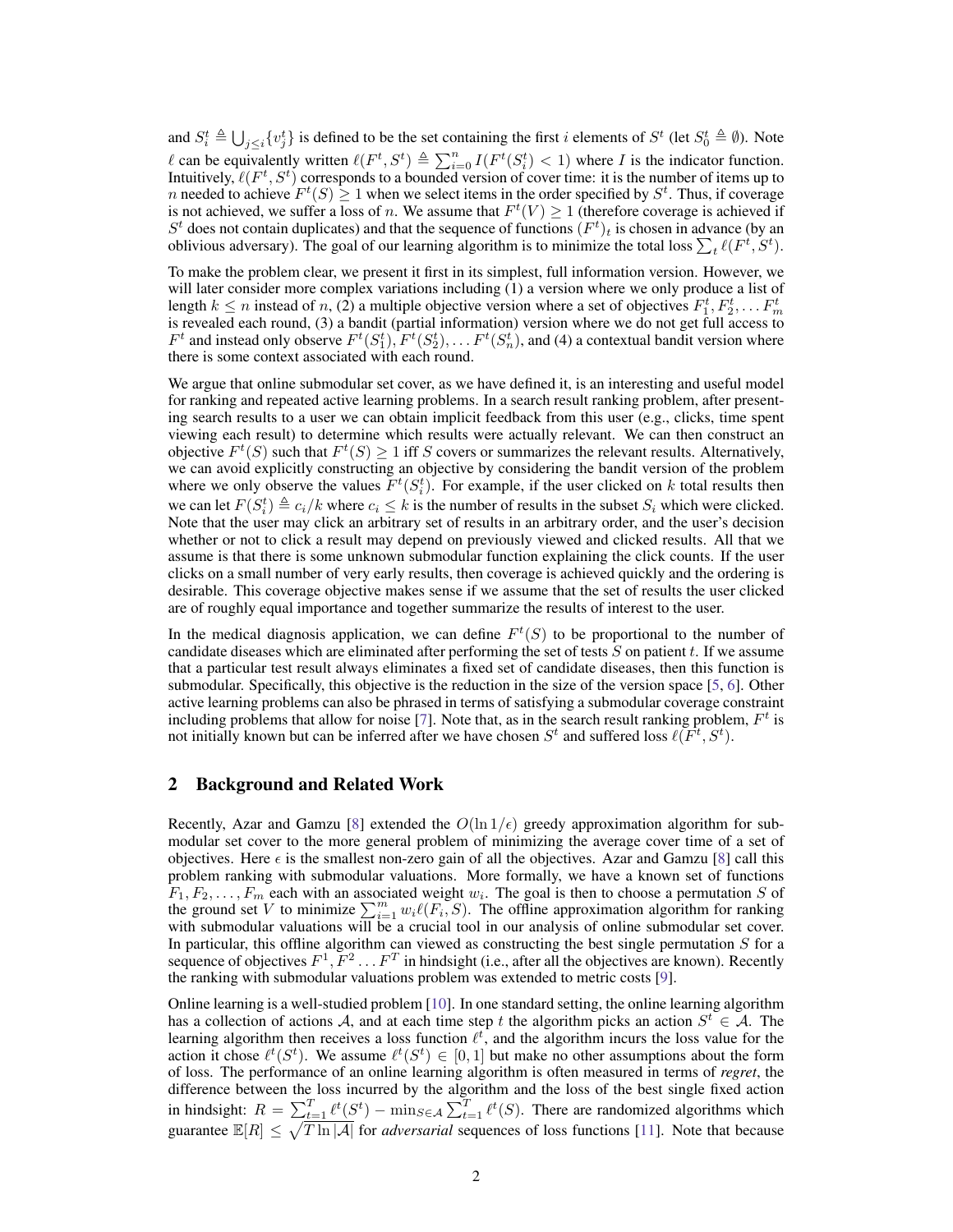$\mathbb{E}[R] = o(T)$  the per round regret approaches zero. In the *bandit* version of this problem the learning algorithm only observes  $\ell^t(S^{\bar{t}})$  [\[12\]](#page-8-11).

Our problem fits in this standard setting with  $A$  chosen to be the set of all ground set permutations  $(v_1, v_2, \ldots v_n)$  and  $\ell^t(S^t) \triangleq \ell(F^t, S^t)/n$ . However, in this case A is very large so standard online learning algorithms which keep weight vectors of size  $|\mathcal{A}|$  cannot be directly applied. Furthermore, our problem generalizes an NP-hard offline problem which has no polynomial time approximation scheme, so it is not likely that we will be able to derive any efficient algorithm with  $o(T \ln |\mathcal{A}|)$ regret. We therefore instead consider  $\alpha$ -regret, the loss incurred by the algorithm as compared to  $\alpha$ times the best fixed prediction.  $R_{\alpha} = \sum_{t=1}^{T} \ell^t(S^t) - \alpha \min_{S \in \mathcal{A}} \sum_{t=1}^{T} \ell^t(S)$ .  $\alpha$ -regret is a standard notion of regret for online versions of NP-hard problems. If we can show  $R_{\alpha}$  grows sub linearly with T then we have shown loss converges to that of an offline approximation with ratio  $\alpha$ .

Streeter and Golovin [\[13\]](#page-8-12) give online algorithms for the closely related problems of submodular function maximization and min-sum submodular set cover. In online submodular function maximization, the learning algorithm selects a set  $S^t$  with  $|S^t| \leq k$  before  $F^t$  is revealed, and the goal is to maximize  $\sum_t F^t(S^t)$ . This problem differs from ours in that our problem is a loss minimization problem as opposed to an objective maximization problem. Online min-sum submodular set cover is similar to online submodular set cover except the loss is not cover time but rather

<span id="page-2-0"></span>
$$
\hat{\ell}(F^t, S^t) \triangleq \sum_{i=0}^n \max(1 - F^t(S_i^t), 0). \tag{2}
$$

Min-sum submodular set cover penalizes  $1 - F^t(S_i^t)$  where submodular set cover uses  $I(F^t(S_i^t) <$ 1). We claim that for certain applications the hard threshold makes more sense. For example, in repeated active learning problems minimizing  $\sum_t \ell(F^t, S^t)$  naturally corresponds to minimizing the number of questions asked. Minimizing  $\sum_{t} \hat{\ell}(F^t, S^t)$  does not have this interpretation as it charges less for questions asked when  $F^t$  is closer to 1. One might hope that minimizing  $\ell$  could be reduced to or shown equivalent to minimizing  $\hat{\ell}$ . This is not likely to be the case, as the approximation algorithm of Streeter and Golovin [\[13\]](#page-8-12) does not carry over to online submodular set cover. Their online algorithm is based on approximating an offline algorithm which greedily maximizes  $\sum_t \min(F^t(S), 1)$ . Azar and Gamzu [\[8\]](#page-8-7) show that this offline algorithm, which they call the cumulative greedy algorithm, does not achieve a good approximation ratio for average cover time.

Radlinski et al. [\[14\]](#page-8-13) consider a special case of online submodular function maximization applied to search result ranking. In their problem the objective function is assumed to be a binary valued submodular function with 1 indicating the user clicked on at least one document. The goal is then to maximize the number of queries which receive at least one click. For binary valued functions  $\ell$  and  $\ell$  are the same, so in this setting minimizing the number of documents a user must view before clicking on a result is a min-sum submodular set cover problem. Our results generalize this problem to minimizing the number of documents a user must view before some possibly non-binary submodular objective is met. With non-binary objectives we can incorporate richer implicit feedback such as multiple clicks and time spent viewing results. Slivkins et al. [\[15\]](#page-8-14) generalize the results of Radlinski et al. [\[14\]](#page-8-13) to a metric space bandit setting.

Our work differs from the online set cover problem of Alon et al. [\[16\]](#page-8-15); this problem is a single set cover problem in which the items that need to be covered are revealed one at a time. Kakade et al. [\[17\]](#page-8-16) analyze general online optimization problems with linear loss. If we assume that the functions  $F^t$  are all taken from a known finite set of functions  $\mathcal F$  then we have linear loss over a  $|\mathcal F|$ dimensional space. However, this approach gives poor dependence on  $|\mathcal{F}|$ .

#### 3 Offline Analysis

In this work we present an algorithm for online submodular set cover which extends the offline algorithm of Azar and Gamzu [\[8\]](#page-8-7) for the ranking with submodular valuations problem. Algorithm 1 shows this offline algorithm, called the adaptive residual updates algorithm. Here we use  $T$  to denote the number of objective functions and superscript  $t$  to index the set of objectives. This notation is chosen to make the connection to the proceeding online algorithm clear: our online algorithm will approximately implement Algorithm 1 in an online setting, and in this case the set of objectives in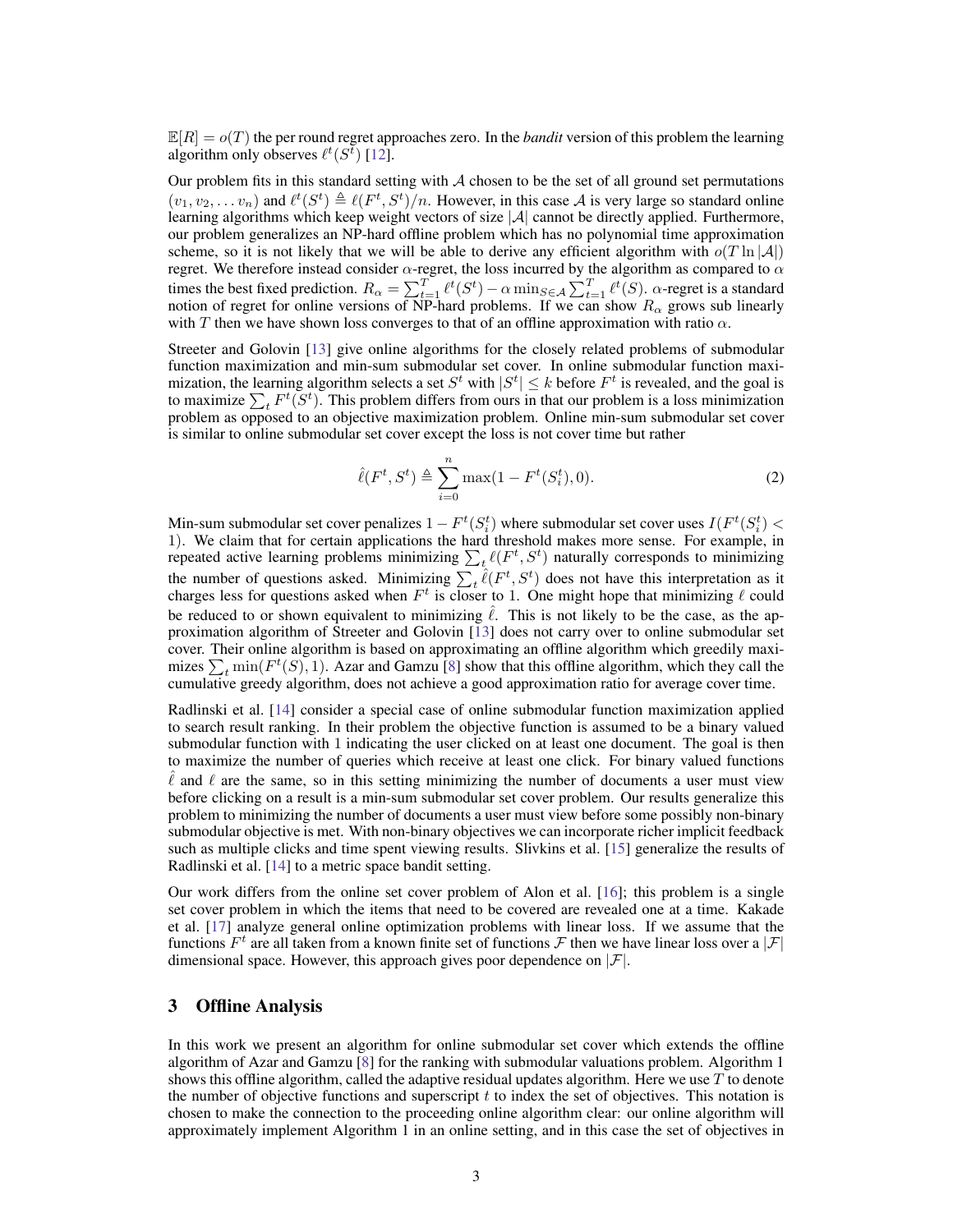Algorithm 1 Offline Adaptive Residual **Input:** Objectives  $F^1, F^2, \dots F^T$ Output: Sequence  $S_1 \subset S_2 \subset \ldots S_n$  $S_0 \leftarrow \emptyset$ for  $i \leftarrow 1 \ldots n$  do  $v \leftarrow \arg\max_{i} \sum_{t} \delta(F^t, S_{i-1}, v)$  $v \in V$  $S_i \leftarrow S_{i-1} + v$ end for Figure 1: Histograms used in offline analysis



<span id="page-3-1"></span>

the offline algorithm will be the sequence of objectives in the online problem. The algorithm is a greedy algorithm similar to the standard algorithm for submodular set cover. The crucial difference is that instead of a normal gain term of  $F^t(S + v) - F^t(S)$  it uses a relative gain term

$$
\delta(F^t, S, v) \triangleq \begin{cases} \min(\frac{F^t(S+v) - F^t(S)}{1 - F^t(S)}, 1) & \text{if } F(S) < 1\\ 0 & \text{otherwise} \end{cases}
$$

The intuition is that (1) a small gain for  $F<sup>t</sup>$  matters more if  $F<sup>t</sup>$  is close to being covered ( $F<sup>t</sup>(S)$  close to 1) and (2) gains for  $F^t$  with  $\overline{F}^t(S) \ge 1$  do not matter as these functions are already covered. The main result of Azar and Gamzu [\[8\]](#page-8-7) is that Algorithm 1 is approximately optimal.

<span id="page-3-0"></span>**Theorem 1** ([\[8\]](#page-8-7)). The loss  $\sum_{t} \ell(F^t, S)$  of the sequence produced by Algorithm 1 is within  $4(\ln(1/\epsilon) + 2)$  *of that of any other sequence.* 

We note Azar and Gamzu [\[8\]](#page-8-7) allow for weights for each  $F<sup>t</sup>$ . We omit weights for simplicity. Also, Azar and Gamzu  $[8]$  do not allow the sequence S to contain duplicates while we do–selecting a ground set element twice has no benefit but allowing them will be convenient for the online analysis. The proof of Theorem [1](#page-3-0) involves representing solutions to the submodular ranking problem as histograms. Each histogram is defined such that the area of the histogram is equal to the loss of the corresponding solution. The approximate optimality of Algorithm 1 is shown by proving that the histogram for the solution it finds is approximately contained within the histogram for the optimal solution. In order to convert Algorithm 1 into an online algorithm, we will need a stronger version of Theorem [1.](#page-3-0) Specifically, we will need to show that when there is some additive error in the greedy selection rule Algorithm 1 is still approximately optimal.

For the optimal solution  $S^* = \operatorname{argmin}_{S \in V^n} \sum_t \ell(F^t, S)$  ( $V^n$  is the set of all length n sequences of ground set elements), define a histogram  $h^*$  with T columns, one for each function  $F^t$ . Let the tth column have with width 1 and height equal to  $\ell(F^t, S^*)$ . Assume that the columns are ordered by increasing cover time so that the histogram is monotone non-decreasing. Note that the area of this histogram is exactly the loss of  $S^*$ .

For a sequence of sets  $\emptyset = S_0 \subseteq S_1 \subseteq \ldots S_n$  (e.g., those found by Algorithm 1) define a corresponding sequence of truncated objectives

$$
\hat{F}_{i}^{t}(S) \triangleq \begin{cases} \min(\frac{F^{t}(S \cup S_{i-1}) - F^{t}(S_{i-1})}{1 - F^{t}(S_{i-1})}, 1) & \text{if } F^{t}(S_{i-1}) < 1\\ 1 & \text{otherwise} \end{cases}
$$

 $\hat{F}_i^t(S)$  is essentially  $F^t$  except with (1)  $S_{i-1}$  given "for free", and (2) values rescaled to range between 0 and 1. We note that  $\hat{F}_i^t$  is submodular and that if  $F^t(S) \ge 1$  then  $\hat{F}_i^t(S) \ge 1$ . In this sense  $\hat{F}_i^t$  is an easier objective than  $F^t$ . Also, for any  $v$ ,  $\hat{F}_i^t({v}) - \hat{F}_i^t(\emptyset) = \delta(F^t, S_{i-1}, v)$ . In other words, the gain of  $\hat{F}_i^t$  at  $\emptyset$  is the normalized gain of  $F^t$  at  $S_{i-1}$ . This property will be crucial.

We next define truncated versions of  $h^*$ :  $\hat{h}_1, \hat{h}_2, \dots, \hat{h}_n$  which correspond to the loss of  $S^*$  for the easier covering problems involving  $\hat{F}_i^t$ . For each  $j \in 1...n$ , let  $\hat{h}_i$  have T columns of height j with the *t*th such column of width  $\hat{F}_i^t(S_j^*) - \hat{F}_i^t(S_{j-1}^*)$  (some of these columns may have 0 width). Assume again the columns are ordered by height. Figure [1](#page-3-1) shows  $h^*$  and  $\hat{h}_i$ .

We assume without loss of generality that  $F^t(S_n^*) \geq 1$  for every t (clearly some choice of  $S^*$ contains no duplicates, so under our assumption that  $F^t(V) \ge 1$  we also have  $F^t(S_n^*) \ge 1$ ). Note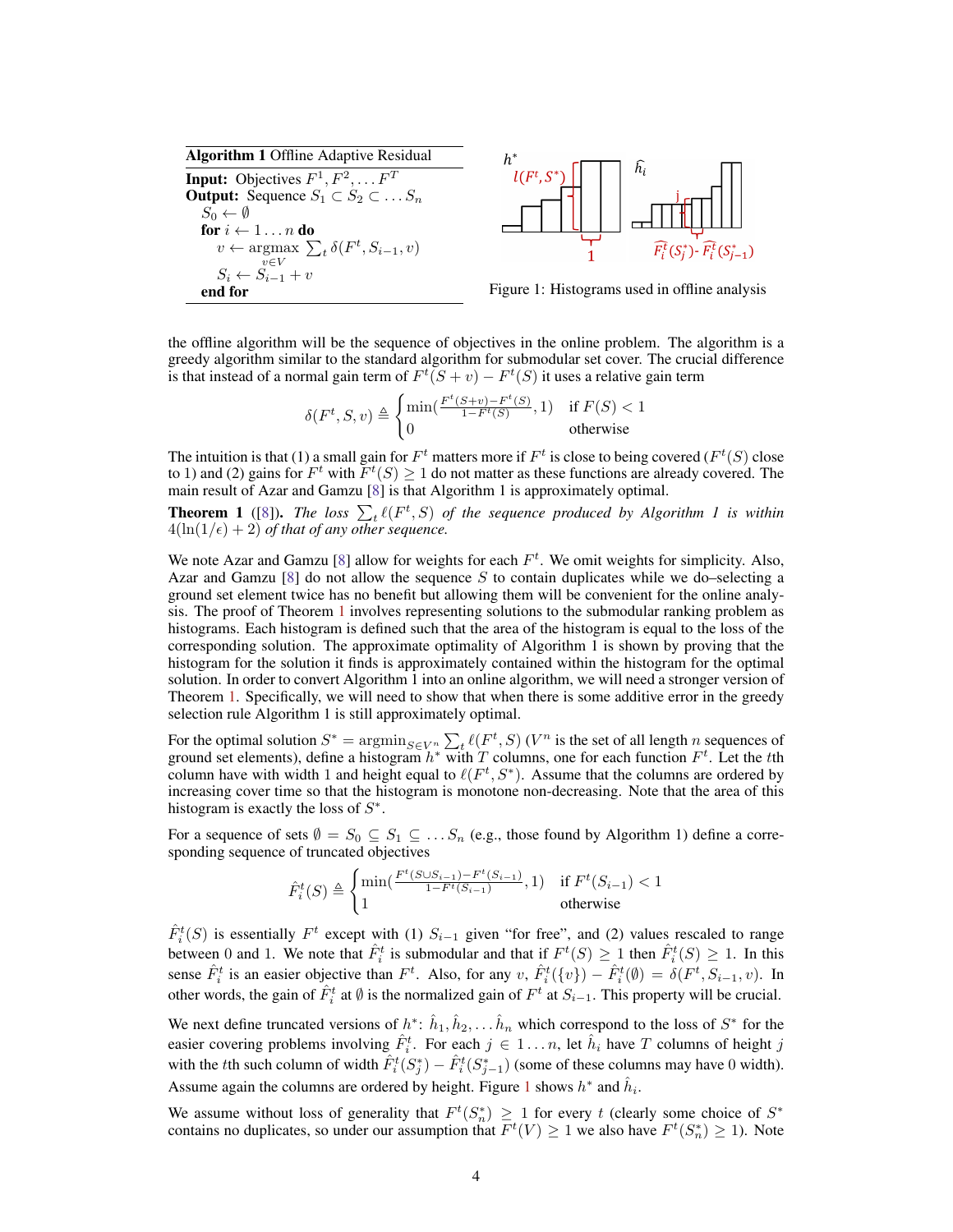that the total width of  $\hat{h}_i$  is then the number of functions remaining to be covered after  $S_{i-1}$  is given for free (i.e., the number of  $F^t$  with  $F^t(S_{i-1}) < 1$ ). It is not hard to see that the total area of  $\hat{h}_i$  is  $\sum_t \hat{\ell}(\hat{F}_i^t, S^*)$  where  $\hat{l}$  is the loss function for *min-sum* submodular set cover [\(2\)](#page-2-0). From this we know  $\hat{h}_i$  has area less than  $h^*$ . In fact, Azar and Gamzu [\[8\]](#page-8-7) show the following.

<span id="page-4-0"></span>**Lemma 1** ([\[8\]](#page-8-7)).  $\hat{h}_i$  is completely contained within  $h^*$  when  $\hat{h}_i$  and  $h^*$  are aligned along their lower *right boundaries.*

We need one final lemma before proving the main result of this section. For a sequence  $S$  define  $Q_i = \sum_t \delta(F^t)$ P  $\sum_{j=i}^n \delta(F^t, S_{i-1}, v_i)$  to be the total normalized gain of the *i*th selected element and let  $\Delta_i = \sum_{j=i}^n Q_j$  be the sum of the normalized gains from *i* to *n*. Define  $\Pi_i = |\{t : F^t(S_{i-1}) < 1\}|$  to be the number of functions which are still uncovered before  $v_i$  is selected (i.e., the loss incurred at step i). [\[8\]](#page-8-7) show the following result relating  $\Delta_i$  to  $\Pi_i$ .

<span id="page-4-1"></span>**Lemma 2** ([\[8\]](#page-8-7)). *For any* i,  $\Delta_i \leq (\ln 1/\epsilon + 2)\Pi_i$ 

We now state and prove the main result of this section, that Algorithm 1 is approximately optimal even when the *i*th greedy selection is preformed with some additive error  $R_i$ . This theorem shows that in order to achieve low average cover time it suffices to *approximately* implement Algorithm 1. Aside from being useful for converting Algorithm 1 into an online algorithm, this theorem may be useful for applications in which the ground set  $V$  is very large. In these situations it may be possible to approximate Algorithm 1 (e.g., through sampling). Streeter and Golovin [\[13\]](#page-8-12) prove similar results for submodular function maximization and min-sum submodular set cover. Our result is similar, but the proof is non trivial. The loss function  $\ell$  is highly non linear with respect to changes in  $F^t(S_i^t)$ , so it is conceivable that small additive errors in the greedy selection could have a large effect. The analysis of Im and Nagarajan [\[9\]](#page-8-8) involves a version of Algorithm 1 which is robust to a sort of *multplicative* error in each stage of the greedy selection.

<span id="page-4-2"></span>**Theorem 2.** Let  $S = (v_1, v_2, \dots, v_n)$  be any sequence for which

$$
\sum_{t} \delta(F^t, S_{i-1}, v_i) + R_i \ge \max_{v \in V} \sum_{t} \delta(F^t, S_{i-1}, v)
$$
  
Then  $\sum_{t} \ell(F^t, S^t) \le 4(\ln 1/\epsilon + 2) \sum_{t} \ell(F^t, S^*) + n \sum_{i} R_i$ 

*Proof.* Let h be a histogram with a column for each  $\Pi_i$  with  $\Pi_i \neq 0$ . Let  $\gamma = (\ln 1/\epsilon + 2)$ . Let the *i*th column have width  $(Q_i + R_i)/(2\gamma)$  and height  $\max(\Pi_i - \sum_j R_j, 0)/(2(Q_i + R_i))$ . Note that  $\Pi_i \neq 0$  iff  $Q_i + R_i \neq 0$  as if there are functions not yet covered then there is some set element with non zero gain (and vice versa). The area of  $h$  is

$$
\sum_{i:\Pi_i\neq 0} \frac{1}{2\gamma} (Q_i + R_i) \frac{\max(\Pi_i - \sum_j R_j, 0)}{2(Q_i + R_i)} \ge \frac{1}{4\gamma} \sum_t \ell(F^t, S) - \frac{n}{4\gamma} \sum_j R_j
$$

Assume h and every  $\hat{h}_i$  are aligned along their lower right boundaries. We show that if the ith column of h has non-zero area then it is contained within  $\hat{h}_i$ . Then, it follows from Lemma [1](#page-4-0) that h is contained within  $h^*$ , completing the proof.

Consider the *i*th column in h. Assume this column has non zero area so  $\Pi_i \ge \sum_j R_j$ . This column is at most  $(\Delta_i + \sum_{j\geq i} R_j)/(2\gamma)$  away from the right hand boundary. To show that this column is in  $\hat{h}_i$  it suffices to show that after selecting the first  $k = \lfloor (\Pi_i - \sum_j R_j)/(2(Q_i + R_i)) \rfloor$  items in  $S^*$  we still have  $\sum_t (1 - \hat{F}_i^t(S_k^*)) \ge (\Delta_i + \sum_{j \ge i} R_j)/(2\gamma)$ . The most that  $\sum_t \hat{F}_i^t$  can increase through the addition of one item is  $Q_i + R_i$ . Therefore, using the submodularity of  $\hat{F}_i^t$ ,

$$
\sum_{t} \hat{F}_{i}^{t}(S_{k}^{*}) - \sum_{t} \hat{F}_{i}^{t}(\emptyset) \leq k(Q_{i} + R_{i}) \leq \Pi_{i}/2 - \sum_{j} R_{j}/2
$$

Therefore  $\sum_t (1 - \hat{F}_i^t(S_k^*)) \ge \Pi_i/2 + \sum_j R_j/2$  $\sum_t (1 - \hat{F}_i^t(S_k^*)) \ge \Pi_i/2 + \sum_j R_j/2$  $\sum_t (1 - \hat{F}_i^t(S_k^*)) \ge \Pi_i/2 + \sum_j R_j/2$  since  $\sum_t (1 - \hat{F}_i^t(\emptyset)) = \Pi_i$ . Using Lemma 2

$$
\Pi_i/2 + \sum_j R_j/2 \ge \Delta_i/(2\gamma) + \sum_j R_j/2 \ge (\Delta_i + \sum_{j\ge i} R_j)/(2\gamma)
$$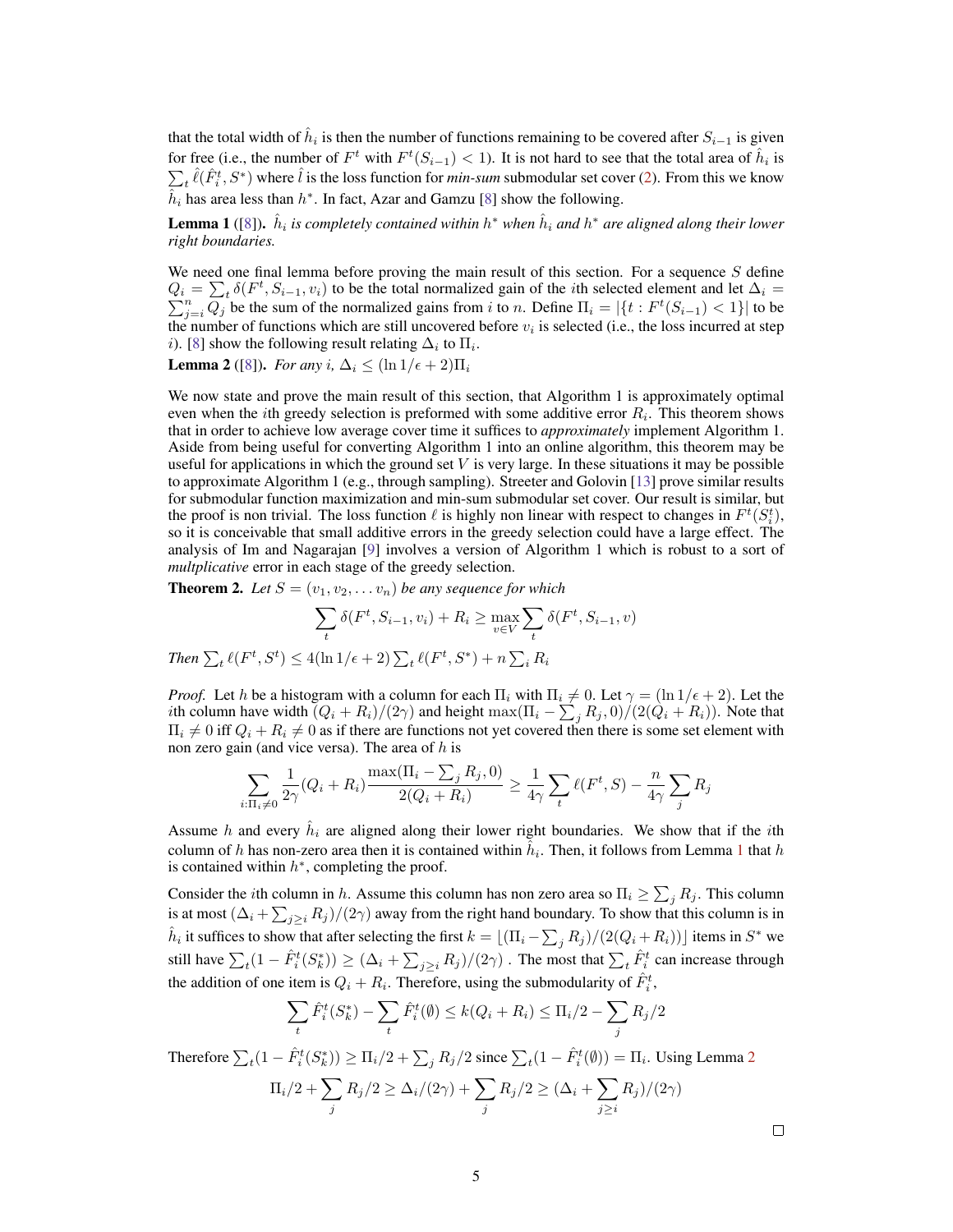Algorithm 2 Online Adaptive Residual Input: Integer T Initialize  $n$  online learning algorithms  $E_1, E_2, \ldots E_n$  with  $\mathcal{A} = V$ for  $t = 1 \rightarrow T$  do  $\forall i \in 1 \dots n$  predict  $v_i^t$  with  $E_i$  $S^t \leftarrow (v_1^t, \ldots v_n^t)$ Receive  $\overline{F}^t$ , pay loss  $l(F^t, S^t)$ For  $E_i$ ,  $\ell^t(v) \leftarrow (1 - \delta(F^t, S_{i-1}^t, v))$ For  $E_i$ ,  $\ell^*(v) \leftarrow (1 - o(F^*, S_{i-1}^*, v))$  Figure 2:  $E_i$  selects the *i*th element in  $S^t$ .



<span id="page-5-0"></span>

 $\Box$ 

#### 4 Online Analysis

We now show how to convert Algorithm 1 into an online algorithm. We use the same idea used by Streeter and Golovin [\[13\]](#page-8-12) and Radlinski et al. [\[14\]](#page-8-13) for online submodular function maximization: we run *n* copies of some low regret online learning algorithm,  $E_1, E_2, \ldots E_n$ , each with action space  $A = V$ . We use the *i*th copy  $E_i$  to select the *i*th item in each predicted sequence  $S^t$ . In other words, the predictions of  $E_i$  will be  $v_i^1, v_i^2, \ldots, v_i^T$  $v_i^1, v_i^2, \ldots, v_i^T$  $v_i^1, v_i^2, \ldots, v_i^T$ . Figure 2 illustrates this. Our algorithm assigns loss values to each  $E_i$  so that, assuming  $E_i$  has low regret,  $E_i$  approximately implements the *i*th greedy selection in Algorithm 1. Algorithm 2 shows this approach. Note that under our assumption that  $\vec{F}^1, F^2, \ldots F^T$  is chosen by an oblivious adversary, the loss values for the *i*th copy of the online algorithm are oblivious to the predictions of that run of the algorithm. Therefore we can use any algorithm for learning against an oblivious adversary.

<span id="page-5-1"></span>**Theorem 3.** Assume we use as a subroutine an online prediction algorithm with expected regret  $\mathbb{E}[R] \leq \sqrt{T \ln n}.$  Algorithm 2 has expected  $\alpha$ -regret  $\mathbb{E}[R_\alpha] \leq n^2 \sqrt{T \ln n}$  for  $\alpha = 4(\ln(1/\epsilon)+2)$ 

*Proof.* Define a meta-action  $\tilde{v}_i$  for the sequence of actions chosen by  $E_i$ ,  $\tilde{v}_i = (v_i^1, v_i^2, \dots v_i^T)$ . We can extend the domain of  $F^t$  to allow for meta-actions  $F^t(S \cup \{\hat{v}_i\}) = F^t(S \cup \{v_i^t\})$ . Let  $\tilde{S}$  be the sequence of meta actions  $\tilde{S} = (\tilde{v_1}, \tilde{v_2}, \dots, \tilde{v_n})$ . Let  $R_i$  be the regret of  $E_i$ . Note that from the definition of regret and our choice of loss values we have that

$$
\max_{v \in V} \sum_{t} \delta(F^t, \tilde{S}_{i-1}, v) - \sum_{t} \delta(F^t, \tilde{S}_{i-1}, \tilde{v}_i) = R_i
$$

Therefore, S approximates the greedy solution in the sense required by Theorem [2.](#page-4-2) Theorem [2](#page-4-2) did not require that S be constructed V. From Theorem [2](#page-4-2) we then have

$$
\sum_{t} \ell(F^t, S^t) = \sum_{t} \ell(F^t, \tilde{S}) \le \alpha \sum_{t} \ell(F^t, S^*) + n \sum_{i} R_i
$$

The expected  $\alpha$ -regret is then  $\mathbb{E}[n \sum_i R_i] \leq n^2 \sqrt{n}$  $T \ln n$ 

We describe several variations and extensions of this analysis, some of which mirror those for related work [\[13,](#page-8-12) [14,](#page-8-13) [15\]](#page-8-14).

Avoiding Duplicate Items Since each run of the online prediction algorithm is independent, Algorithm 2 may select the same ground set element multiple times. This drawback is easy to fix. We can simply select any arbitrary  $v_i \notin S_{i-1}$  if  $E_i$  selects a  $v_i \in S_{i-i}$ . This modification does not affect the regret guarantee as selecting a  $v_i \in S_{i-1}$  will always result in a gain of zero (loss of 1).

**Truncated Loss** In some applications we only care about the first k items in the sequence  $S^t$ . For these applications it makes sense to consider a truncated version of  $l(F^t, S^t)$  with parameter k

$$
\ell^k(F^t, S^t) \triangleq \min\left(\{k\} \cup \{|S_i^t| : F^t(S_i^t) \ge 1\}\right)
$$

This is cover time computed up to the kth element in  $S<sup>t</sup>$ . The analysis for Theorem [2](#page-4-2) also shows  $\sum_t \ell^k(F^t, S^t) \leq 4(\ln 1/\epsilon + 2) \sum_t \ell(F^t, S^*) + k \sum_{i=1}^k R_i$ . The corresponding regret bound is then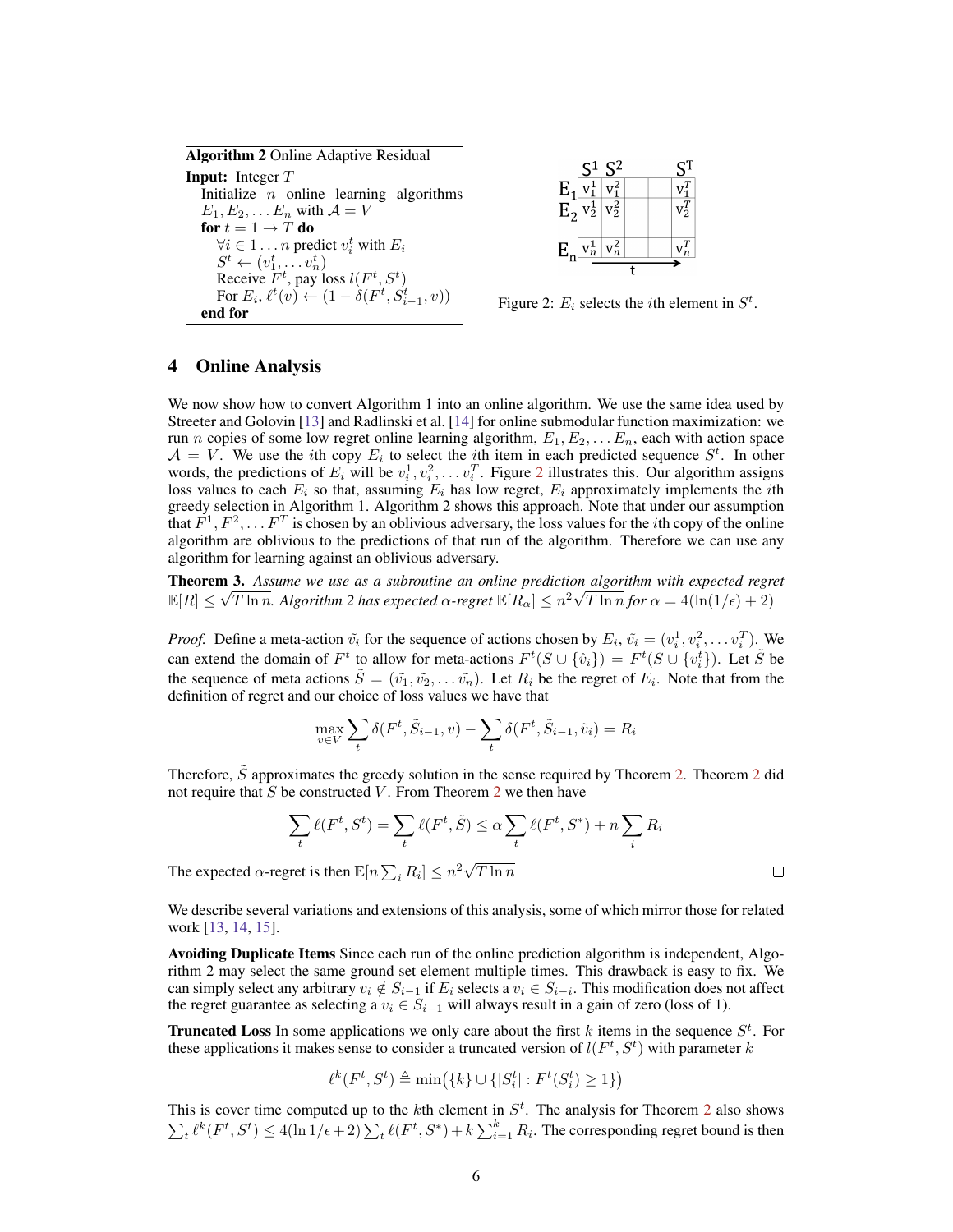$k^2\sqrt{ }$  $\overline{T \ln n}$ . Note here we are bounding truncated loss  $\sum_t \ell^k(F^t, S^t)$  $\sum$ ) in terms of untruncated loss  $_t \ell(F^t, S^*)$ . In this sense this bound is weaker. However, we replace  $n^2$  with  $k^2$  which may be much smaller. Algorithm 2 achieves this bound simultaneously for all  $k$ .

Multiple Objectives per Round Consider a variation of online submodular set cover in which instead of receiving a single objective  $F^t$  each round we receive a batch of objectives  $F_1^t, F_2^t, \ldots, F_n^t$ stead of receiving a single objective  $F$  each round we receive a batch of objectives  $F_1, F_2, \dots F_m$  and incur loss  $\sum_{i=1}^m \ell(F_i^t, S^t)$ . In other words, each rounds corresponds to a ranking with submodular valuations problem. It is easy to extend Algorithm 2 to this setting by using  $1$ modular valuations problem. It is easy to extend Algorithm 2 to this setting by using 1 –  $(1/m)\sum_{i=1}^{m} \delta(F_i^t, S_{i-1}^t, v)$  for the loss of action v in  $E_i$ . We then get  $O(k^2\sqrt{mL^* \ln n} + k^2m \ln n)$ total regret where  $L^* = \sum_{t=1}^T \sum_{i=1}^m \ell(F_i^t, S^*)$  (Section 2.6 of [\[10\]](#page-8-9)).

**Bandit Setting** Consider a setting where instead of receiving full access to  $F<sup>t</sup>$  we only observe the sequence of objective function values  $F^t(S_1^t), F^t(S_2^t), \ldots, F^t(S_n^t)$  (or in the case of multiple objectives per round,  $F_i^t(S_j^t)$  for every i and j). We can extend Algorithm 2 to this setting using a nonstochastic multiarmed bandits algorithm [\[12\]](#page-8-11). We note duplicate removal becomes more subtle in the bandit setting: should we feedback a gain of zero when a duplicate is selected or the gain of the non-duplicate replacement? We propose either is valid if replacements are chosen obliviously.

Bandit Setting with Expert Advice We can further generalize the bandit setting to the contextual bandit setting [\[18\]](#page-8-17) (e.g., the bandit setting with expert advice [\[12\]](#page-8-11)). Say that we have access at time step t to predictions from a set of m experts. Let  $\tilde{v}_j$  be the meta action corresponding to the sequence of predictions from the jth expert and V be the set of all  $\tilde{v}_j$ . Assume that  $E_i$  guarantees low regret with respect to  $\tilde{V}$ 

$$
\sum_{t} \delta(F^t, S_{i-1}^t, v_i^t) + R_i \ge \max_{\tilde{v} \in \tilde{V}} \sum_{t} \delta(F^t, S_{i-1}^t, \tilde{v})
$$
\n(3)

where we have extended the domain of each  $F<sup>t</sup>$  to include meta actions as in the proof of Theorem [3.](#page-5-1) Additionally assume that  $F^t(\tilde{V}) \ge 1$  for every t. In this case we can show  $\sum_t \ell^k(F^t, S^t) \le$  $\min_{S^* \in \tilde{V}^m} \sum_t \ell^m(F^t, S^*) + k \sum_{i=1}^k R_i$ . The Exp4 algorithm [\[12\]](#page-8-11) has  $R_i = O(k)$ √  $\sum_{i=1}^{m} (F^t, S^*) + k \sum_{i=1}^{k} R_i$ . The Exp4 algorithm [12] has  $R_i = O(\sqrt{nT \ln m})$  giving total regret  $O(k^2\sqrt{nT \ln m})$ . Experts may use context in forming recommendations. For example, in a search ranking problem the context could be the query.

#### 5 Experimental Results

#### 5.1 Synthetic Example

We present a synthetic example for which the online cumulative greedy algorithm [\[13\]](#page-8-12) fails, based on the example in Azar and Gamzu [\[8\]](#page-8-7) for the offline setting. Consider an online ad placement problem where the ground set V is a set of available ad placement actions (e.g., a  $v \in V$  could correspond to placing an ad on a particular web page for a particular length of time). On round t, we receive an ad from an advertiser, and our goal is to acquire  $\lambda$  clicks for the ad using as few advertising actions as possible. Define  $F^t(S_i^t)$  to be  $\min(c_i^t, \lambda)/\lambda$  where  $c_i^t$  is number of clicks acquired from the ad placement actions  $S_i^t$ .

Say that we have n advertising actions of two types: 2 broad actions and  $n-2$  narrow actions. Say that the ads we receive are also of two types. Common type ads occur with probability  $(n - 1)/n$ and receive 1 and  $\lambda - 1$  clicks respectively from the two broad actions and 0 clicks from narrow actions. Uncommon type ads occur with probability  $1/n$  and receive  $\lambda$  clicks from one randomly chosen narrow action and 0 clicks from all other actions. Assume  $\lambda \geq n^2$ . Intuitively broad actions could correspond to ad placements on sites for which many ads are relevant. The optimal strategy giving an average cover time  $O(1)$  is to first select the two broad actions covering all common ads then select the narrow actions in any order. However, the offline cumulative greedy algorithm will pick all narrow actions before picking the broad action with gain 1 giving average cover time  $O(n)$ .

The left of Figure [3](#page-7-0) shows average cover time for our proposed algorithm and the cumulative greedy algorithm of [\[13\]](#page-8-12) on the same sequences of random objectives. For this example we use  $n = 25$ and the bandit version of the problem with the Exp3 algorithm [\[12\]](#page-8-11). We also plot the average cover times for offline solutions as baselines. As seen in the figure, the cumulative algorithms converge to higher average cover times than the adaptive residual algorithms. Interestingly, the online cumulative algorithm does better than the offline cumulative algorithm: it seems added randomization helps.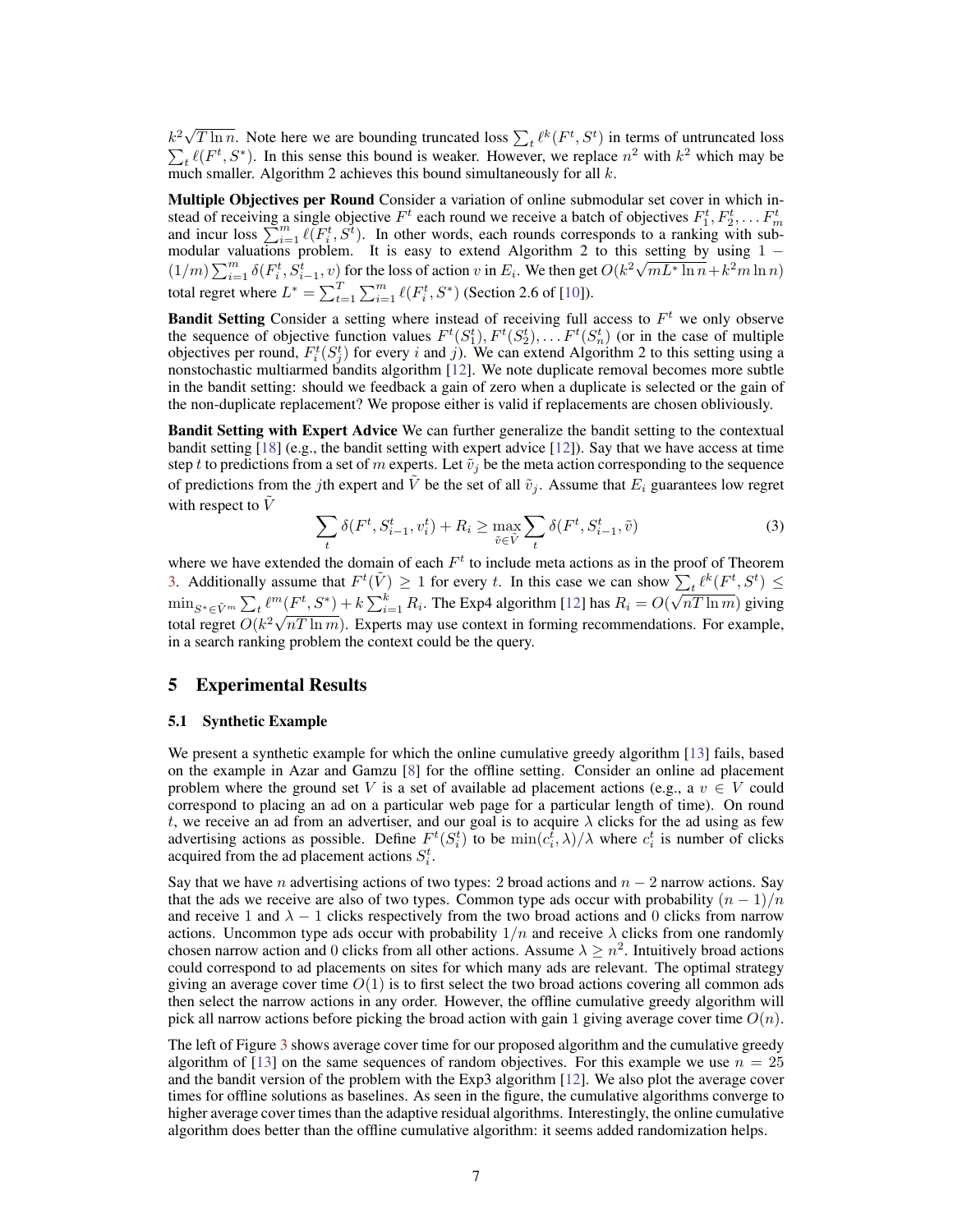

<span id="page-7-0"></span>Figure 3: Average cover time

#### 5.2 Repeated Active Learning for Movie Recommendation

Consider a movie recommendation website which asks users a sequence of questions before they are given recommendations. We define an online submodular set cover problem for choosing sequences of questions in order to quickly eliminate a large number of movies from consideration. This is similar conceptually to the diagnosis problem discussed in the introduction. Define the ground set V to be a set of questions (for example "Do you want to watch something released in the past 10 years?" or "Do you want to watch something from the Drama genre?"). Define  $F<sup>t</sup>(S)$  to be proportional to the number of movies eliminated from consideration after asking the tth user S. Specifically, let H be the set of all movies in our database and  $V^t(S)$  be the subset of movies consistent with the tth user's responses to S. Define  $F^t(S) \triangleq \min(|H \setminus V^t(S)|/c, 1)$  where c is a constant.  $F^t(S) \geq \text{iff}$  after asking the set of questions S we have eliminated at least c movies.

We set  $H$  to be a set of 11634 movies available on Netflix's Watch Instantly service and use 803 questions based on those we used for an offline problem [\[7\]](#page-8-6). To simulate user responses to questions, on round  $t$  we randomly select a movie from  $H$  and assume the  $t$ th user answers questions consistently with this movie. We set  $c = |H| - 500$  so the goal is to eliminate about 95% of all movies. We evaluate in the full information setting: this makes sense if we assume we receive as feedback the movie the user actually selected. As our online prediction subroutine we tried Normal-Hedge [\[19\]](#page-8-18), a second order multiplicative weights method [\[20\]](#page-8-19), and a version of multiplicative weights for small gains using the doubling trick (Section 2.6 of [\[10\]](#page-8-9)). We also tried a heuristic modification of Normal-Hedge which fixes  $c_t = 1$  for a fixed, more aggressive learning rate than theoretically justi-fied. The right of Figure [3](#page-7-0) shows average cover time for 100 runs of  $T = 10000$  iterations. Note the different scale in the bottom row–these methods performed significantly worse than Normal-Hedge. The online cumulative greedy algorithm converges to a average cover time close to but slightly worse than that of the adaptive greedy method. The differences are more dramatic for prediction subroutines that converge slowly. The modified Normal-Hedge has no theoretical justification, so it may not generalize to other problems. For the modified Normal-Hedge the final average cover times are 7.72 adaptive and 8.22 cumulative. The offline values are 6.78 and 7.15.

## 6 Open Problems

It is not yet clear what practical value our proposed approach will have for web search result ranking. A drawback to our approach is that we pick a fixed order in which to ask questions. For some problems it makes more sense to consider adaptive strategies [\[5,](#page-8-4) [6\]](#page-8-5).

#### Acknowledgments

This material is based upon work supported in part by the National Science Foundation under grant IIS-0535100, by an Intel research award, a Microsoft research award, and a Google research award.